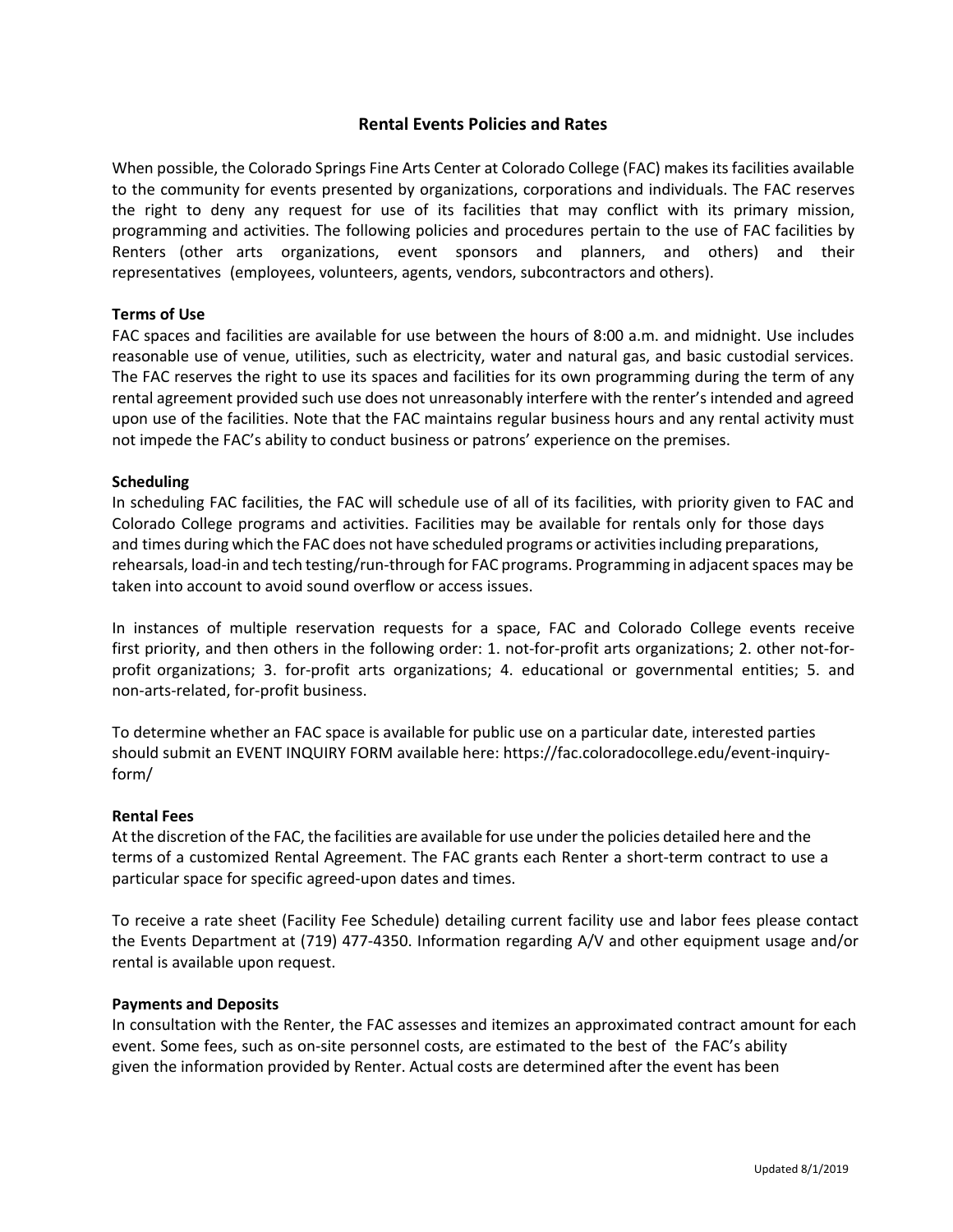completed; any overpayments or underpayments are credited or billed to Renter at that time.

In advance of the event, FAC must receive full payment of the amount indicated in the Rental Agreement for use of the space and facilities, professional services, and equipment rental. 50% of the contract amount is due immediately upon execution of the Agreement; the remaining 50% must be paid at least three (3) days prior to the event. A reservation is not considered binding until a signed contract has been executed and this deposit (50% of full contract amount) has been paid in full. Events should not be announced publicly, and tickets should not be placed on sale, until a fully executed agreement has been completed, and 50% deposit has been received by the FAC.

# **Insurance**

The Renter is required to have Comprehensive General Liability Insurance coverage, in amounts not less than \$1 million per occurrence, \$3,000,000 general aggregate, and \$100,000 for damages to rented premises, in effect during their entire use of the facilities. Renter must obtain an endorsement to its liability insurance policy naming the FAC, its employees, officers and directors as additional insureds under the policy, and insuring Renter's obligation under this Agreement, and must provide the FAC with a copy of such endorsement as well as a certificate of insurance at least forty-eight (48) hours prior to the Event Date.

# **Catering**

Bon Appetit currently holds a contract with Colorado College to be the exclusive caterer for the FAC. The Renter is required to use Bon Appetit for all food and beverage needs for the event.

# **PROMOTION**

# **Public Relations Materials**

The renter is responsible for its own public relations materials, advertising and production programs. However, all public relations and publicity materials associated with renter's production or event and information regarding ticket sales (including, but not limited to, brochures, advertisements, posters, programs and flyers) must be submitted to and approved by the FAC at least one (1) week prior to printing and distribution.

All public relations and publicity materials associated with the renter's event must identify the location by name (i.e. Colorado Springs Fine Arts Center at Colorado College at 30 West Dale Street) and must not use the names "FAC," "Colorado Springs Fine Arts Center" or "CSFAC" in any way. Materials must feature the name to identify location only and must not imply or cause confusion that the event is an FAC event.

# **Exploitation**

Renter may not use or permit the use of the names "Colorado Springs Fine Arts Center at Colorado College," "Fine Arts Center," "FAC," "Colorado Springs Fine Arts Center," or "CSFAC," nor may the renter permit the use of these names by any sponsor, or in affiliation with any commercial product or company, or for the purpose of fundraising or the solicitation of sponsorship, without prior written consent of the FAC. No signs, banner, advertising or solicitation materials may be placed on FAC property without the FAC's express written consent.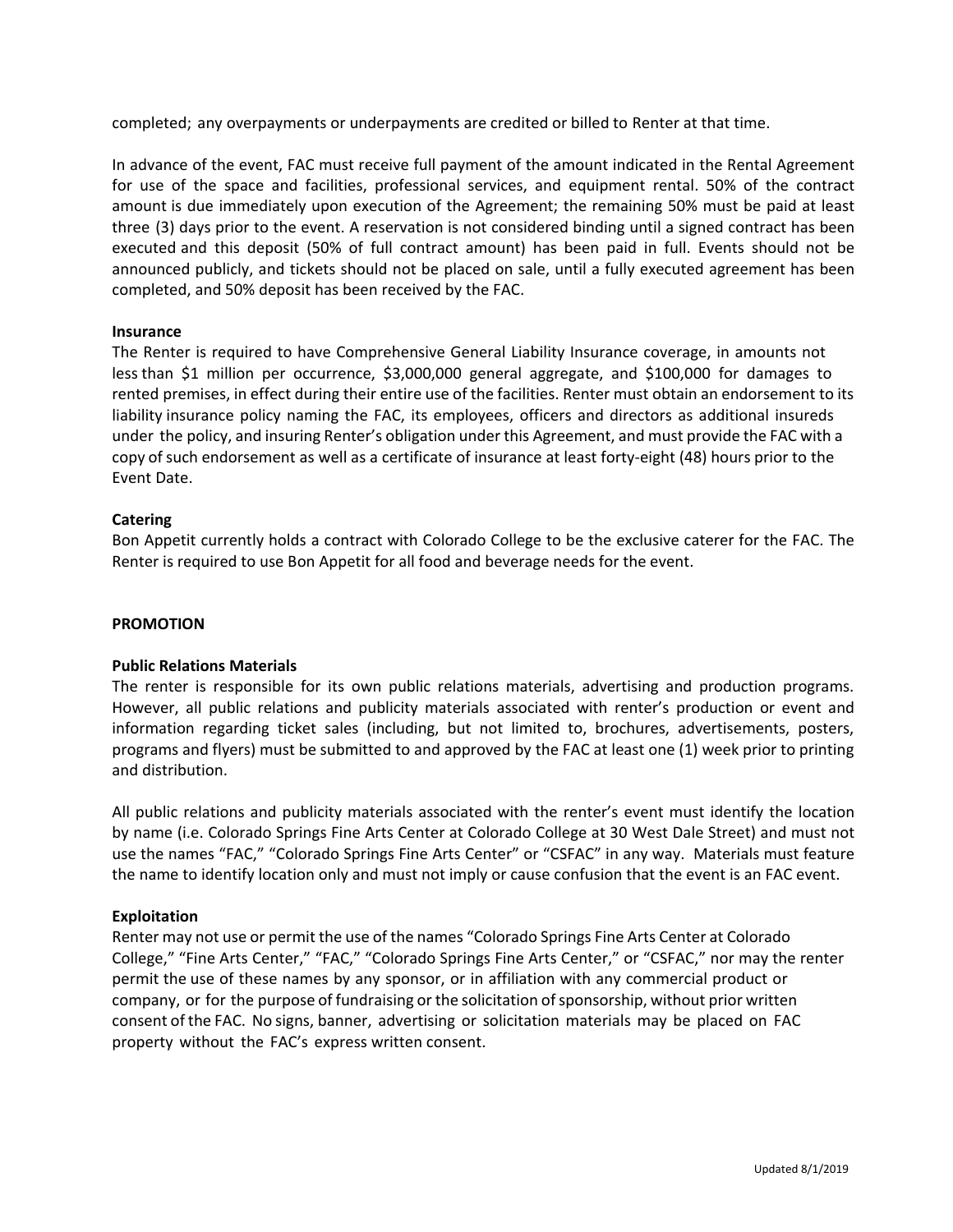# **FACILITIES**

# **Care of Premises**

Under the FAC Rental Agreement, renters are allowed to use the facilities on an "as is, where is" basis, and are expected to accept the facilities in the condition existing at the Move-In-Date and return them to this condition upon leaving. Renter is responsible for maintaining the facilities and equipment of the FAC and Colorado College in good working condition and unchanged appearance. In the event that the volume of debris generated by Renter requires the FAC to arrange for additional trash pick-up, renter must reimburse the FAC for the cost of cleaning service. Drinks shall be allowed in approved event space in plastic cups only; no smoking is allowed on any Colorado College property, including all areas of the FAC, at any time. Use of FAC's business offices, telephones, office machines or other office equipment is strictly prohibited, and activity shall not impede FAC's ability to conduct its business.

Renter agrees to notify the FAC of renter's exact floor plan. Renter may not make any changes or decorations to the space without FAC's written consent and approval. Specifically, no nails, paint or tape shall be used on or attached to either the floor, or any other item or product that might damage the floor's surface, composition or appearance. Similarly, nothing may be applied to FAC's seating, walls, counters, cabinetry or other equipment that could damage or alter the appearance of said fixtures. Any and all painting and/or building of sets must be arranged prior to moving into the facility. The FAC agrees not to withhold unreasonably its consent to temporary changes or decorations that do not damage the space or facility or violate any applicable state and local statutes, ordinances, laws, codes or regulations. The FAC and renter agree that the FAC's refusal to consent to changes or decorations that will damage the space or facility or be in violation of any applicable state and local statutes, ordinances, laws, codes or regulations or interfere with other projected or scheduled uses of the space or facility is deemed reasonable. Renter agrees not to plan or implement activities in any FAC spaces not explicitly rented as per the agreement, and must notify FAC at the time of entering into the agreement of any music or other audible activity that may bleed into other public FAC spaces.

# **Photography and Videography**

Photography and videography are limited to renter's event only. The capturing of artwork in said photography and videography is subject to copyright laws. Commercial photography and videography is strictly prohibited. Photography utilizing flash or tripod equipment is prohibited in gallery spaces to protect the artwork.

# **Code and Permit Compliance**

Renter must self-informed about, and comply with, all applicable state and local statutes, ordinances, laws, codes and regulations, including, without limitation, the State of Colorado and City of Colorado Springs fire and building codes.

# **Responsibility for Damages and Indemnification**

Renter must indemnify and hold harmless the FAC/Colorado College, its employees, agents, contractors, management and staff, officers and directors from any and all claims, losses, damages, liens, liabilities, injuries, deaths, lawsuits and other proceedings, judgments and awards, and costs and expenses (including but not limited to reasonable attorney's fees and costs) or any other expenses asserted against or suffered by said persons or entities resulting from or arising out of any negligence, misconduct or noncompliance with its Agreement or applicable laws, ordinances, codes or permit requirements. Renter is responsible for any property loss, damage or theft or any personal injury suffered in or related to the facility and the space during their use, and must replace any equipment lost, damaged or stolen due to renter's negligence at fair market value.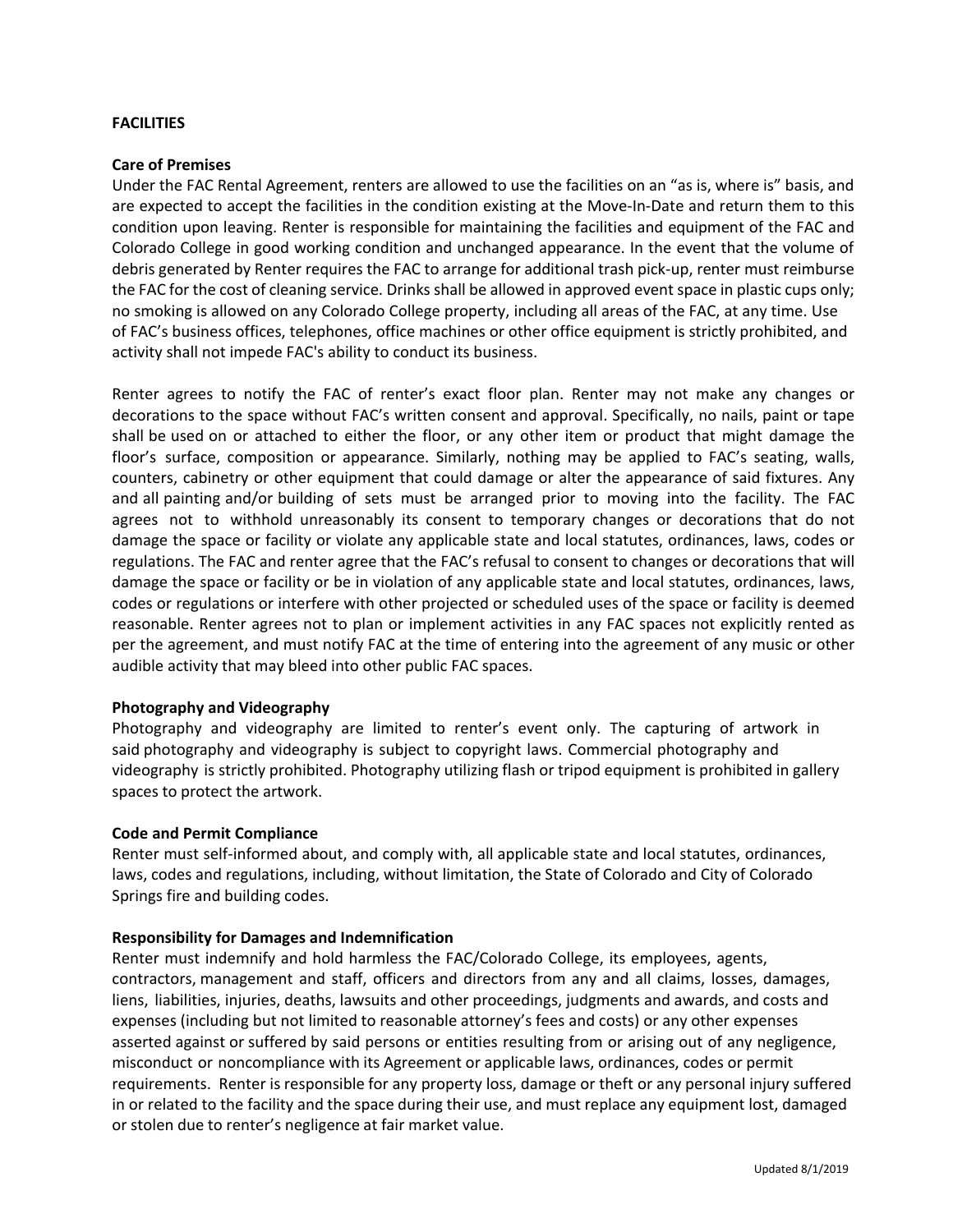# **Fire and Building Code Requirements**

Renter must not use any pyrotechnics or open flame, or engage in any activity that involves risk of fire. If a performance or the production is closed by the Colorado Springs Fire Department or any other governmental agency or department because of alleged non-compliance by renter with applicable code or permit requirements, renter must nevertheless pay the FAC the full amount of its use and occupancy fees. All events must comply with all fire and building codes. In addition to requirements of the Colorado Springs Fire Department, the FAC reserves the right to assess the risk of fire or safety of the proposed performances.

# **Cancellation and Termination**

The renter may cancel its space reservation by written notice delivered to the FAC at least thirty (30) days prior to the Move-In-Date, without further financial obligation to the FAC, other than forfeiture of Renter's reservation deposit. If renter cancels its reservation less than thirty (30) days prior to the Move-In-Date, whether prior to, or during the scheduled run of performances, renter will receive a 50% refund. Renter will be responsible for 100% of any service fees, including catering or setup that have already occurred. The FAC may terminate its Agreement with renter at any time if either (a) the FAC is given notice by any governmental agency or department that Renter is violating any applicable laws, ordinances, codes or permit conditions, or (b) if renter is damaging the space, equipment, or other facilities or fixtures of the FAC, or is otherwise violating provisions of its Agreement. The FAC will effect a termination by delivering a written notice to an authorized representative of the renter. The FAC will not be liable for any costs incurred by renter in preparing for canceled performances or for lost profits or consequential damages arising from canceled performances.

# **DETAILS SPECIFIC TO EVENTS UTILIZING THEATRE SPACES**

**In addition to the policies above, the specifics below would apply to any function or event taking place in the FAC's SaGaJi Theatre or Music Room venues.**

# **Theatre Personnel**

Regardless of event specifics, for events held in either the mainstage Theatre or the Music Room, the following FAC personnel must be at the facility any time that the Renter, its agents, contractors, or employees are present: a Sound Operator; a Light Board Operator; a Stage Carpenter (Deck Hand), a Stage Supervisor. This is the minimum staffing required; this may increase due to the needs of the specific event.

When invitees are present, whether or not there is an admission price, the following personnel must also be at the facility: an FAC House Manager; and Ushers (minimum of 6 for mainstage Theatre and 2 for the Music Room), to be provided by FAC.

Each of these FAC employees has a minimum work call of four (4) hours, and is entitled to a one (1) hour meal break after five (5) consecutive hours of work. Time worked in excess of eight (8) hours in any twenty-four (24) hour period is charged at an overtime rate of 150% the original rate; after twelve (12) hours of work in any twenty-four (24) hour period, the double overtime rate increases to 200% of the original rate. Holiday pay rates may also apply. Health, Welfare and Taxes of eighteen percent (18%) surcharge is payable on the gross fees for technical and house management staff for the purpose of providing fringe benefits such as health insurance coverage.

In addition to the personnel listed above, other FAC personnel may also be required, depending on the technical needs of the Renter's event. FAC reserves the right to assess those needs and require the presence of additional FAC or contract personnel in its sole discretion, but at the Renter's cost and expense. FAC equipment is to be operated only by FAC personnel, so as to protect FAC property and the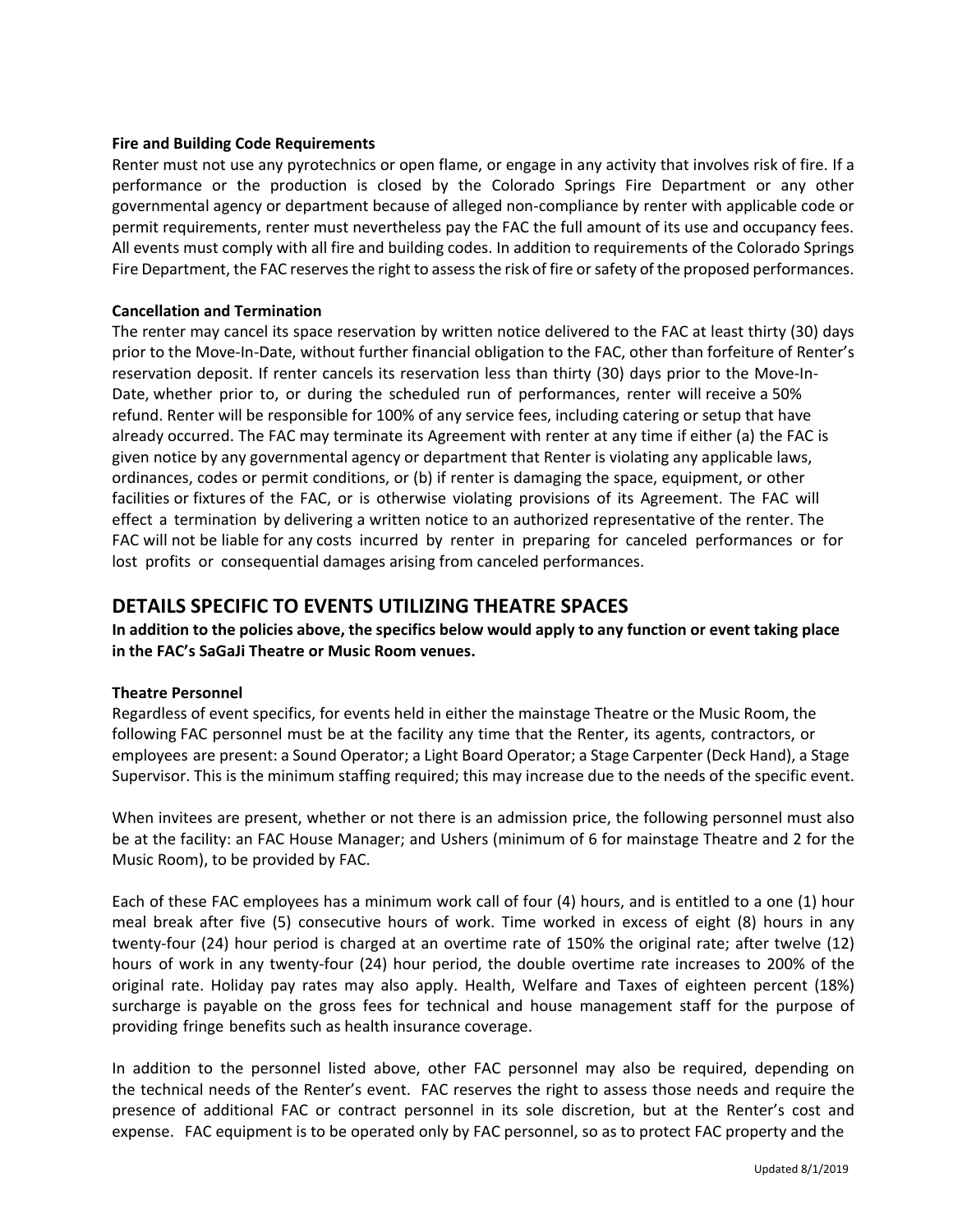safety of those in the facility. Labor fees for FAC personnel will be added to Renter's use fee, and included in the total contract amount determined in advance of Renter's event.

#### **Ticketing and Box Office Services**

FAC will provide box office sales and ticketing services for Renter's mainstage theatre and/or Music Room event, whether or not there is an admission price. FAC box office is located at the FAC – 30 West Dale Street, Colorado Springs, CO 80903. For more information about fees for box office set-up and operations, please contact FAC's Theatre Director at (719) 477-4336.

The following policies apply to Renter's use of FAC box office and ticketing services and facilities:

The FAC will open the box office for presale of tickets during regular business hours to coincide with Renter's advertising efforts. All ticket information (including performance times and dates, all ticket prices, text to be printed on tickets, etc.) must be submitted to FAC box office by Renter no later than three (3) weeks in advance of earliest presale date. In addition, the FAC will agree to have the box office open at least one (1) hour prior to and at least fifteen (15) minutes following the start of each of Renter's public events.

Tickets sold through FAC will be held for "Will Call" at the FAC box office. Prepaid tickets will not be released for resale.

#### **Service Charges**

Renter must pay the FAC a Twenty-Five and 00/100 Dollars (\$25.00) fee for each box office service change, including but not limited to production ticket prices and off-site ticket vendors, requested by Renter after its Agreement has been executed.

#### **Receipts Reconciliation**

All losses resulting from non-payment, non-collection, or otherwise in connection with all ticket sales will be deducted from gross box office receipts before payment of the net receipts to Renter. Any and all amounts due which are unpaid by Renter will be deducted from gross box office receipts. The FAC will provide Renter with complete box office accounting reports.

#### **Release Tickets**

Renter may request in writing "release" tickets from FAC box office for advance sales. However, if such release tickets are lost, Renter will be assessed an additional charge of \$1 per ticket for reprinting lost tickets.

#### **Comp List**

Renter must provide the FAC box office with Renter's alphabetically ordered complimentary ticket list for each event no later than three (3) hours prior to the performance time. Any person requesting complimentary tickets whose name is not on the aforementioned list, or whose request has not been specifically approved by one of the mutually agreed upon designated representatives of the Renter, will be refused. Renter must provide FAC with a total of ten (10) complimentary tickets to Renter's event for FAC's own use.

#### **Merchandise and Concessions Sales**

Renter may not sell merchandise at the FAC venue.